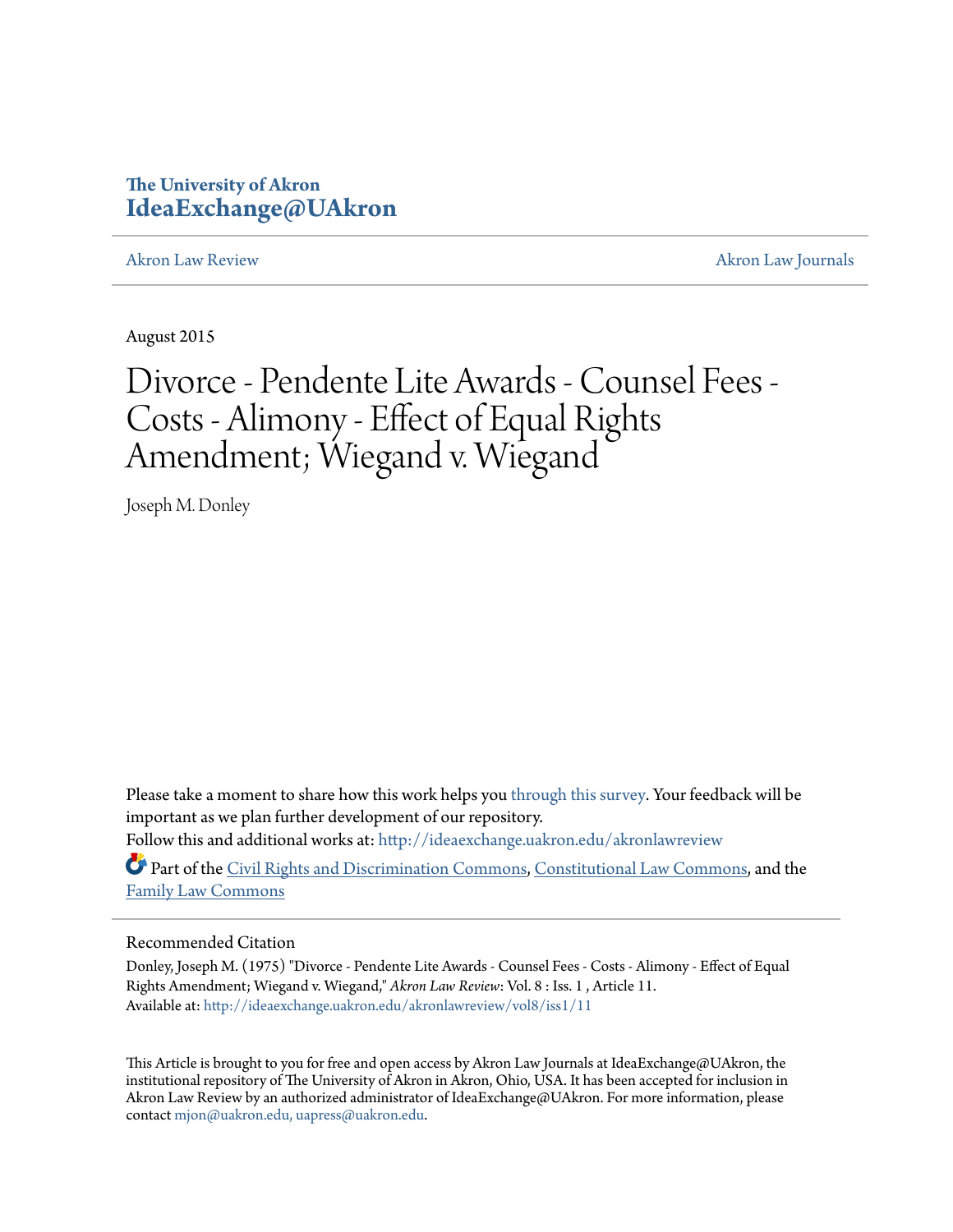## CONSTITUTIONAL **LAW-DIVORCE-PENDENTE** LITE AWARDS-COUNSEL FEES-COSTS-ALIMONY-**EFFECT** OF **EQUAL** RIGHTS AMENDMENT

## *Wiegand v. Wiegand,* **226** Pa. Super. **278, 310 A.2d** 426 **(1973).**

T **HE PENNSYLVANIA** SUPERIOR **COURT,** in *Wiegand v. Wiegand,'* struck  $\mathbf 1$  out at one of the true bastions of sex discrimination incorporated into the Anglo-American legal system. The legislated discrimination of the Pennsylvania Divorce Law was the object of the court's scrutiny. Appellee Sara Wiegand had filed a complaint in divorce *a mensa et thora,2 a* petition for alimony, and an initial petition for alimony pendente lite, counsel fees, and expenses. On August 14, 1967, the Court of Common Pleas, Allegheny County, ordered appellant Myron Wiegand to pay \$875 per month alimony pendente lite and \$250 preliminary counsel fees. Subsequently, appellee filed additional petitions for counsel fees and costs for continued or increased alimony pendente lite. Appellant submitted answers to these pleadings and a counter-claim seeking divorce *a vinculo matrimoni.3* The court ordered appellant to pay \$5,000 counsel fees and \$82.50 court costs.<sup>4</sup> On appeal to the Superior Court the husband limited his assignment of errors to two related issues. The first was whether the amount for counsel fees was excessive; the second whether the court below erred in refusing to permit cross-examination of appellee as to how she had dispersed the money previously paid over to her.<sup>5</sup>

Neither of these issues was given consideration by the Superior Court in reaching its decision.<sup>6</sup> Instead, the court *sua sponte* took judicial notice of the conflict existing between those segments of the

<sup>1226</sup> Pa. Super. **278,** 310 A.2d 426 **(1973).** 2PA. **STAT.** ANN. tit. **23,** § 11 (1955) (A divorce from bed and board.) **"A** divorce from bed and board is merely legal permission for a wife to live apart from her husband while still remaining married without being guilty of desertion." Messarosh v. Messarosh, **67** Lack. Jur. **29** (1966); Rutherford v. Rutherford, 152 Pa. Super. 517, **32 A.2d 921** (1943).

**SPA. STAT.** Arm. tit. **23,** § **10** (1955) (A divorce from the bond of matrimony).

<sup>4</sup> Wiegand v. Wiegand, C.P. Allegheny Cty., Family Div., No. 439 (Oct. 1967).

sAppellee had apparently received about \$50,000 in alimony pendente lite from the date of the initial order to March **10,** 1972. She also admitted to having received approximately \$100,000 as "gift" money. Wiegand v. Wiegand, **310** A.2d 426, 427 (1973).

*<sup>6</sup>Id.* at 427.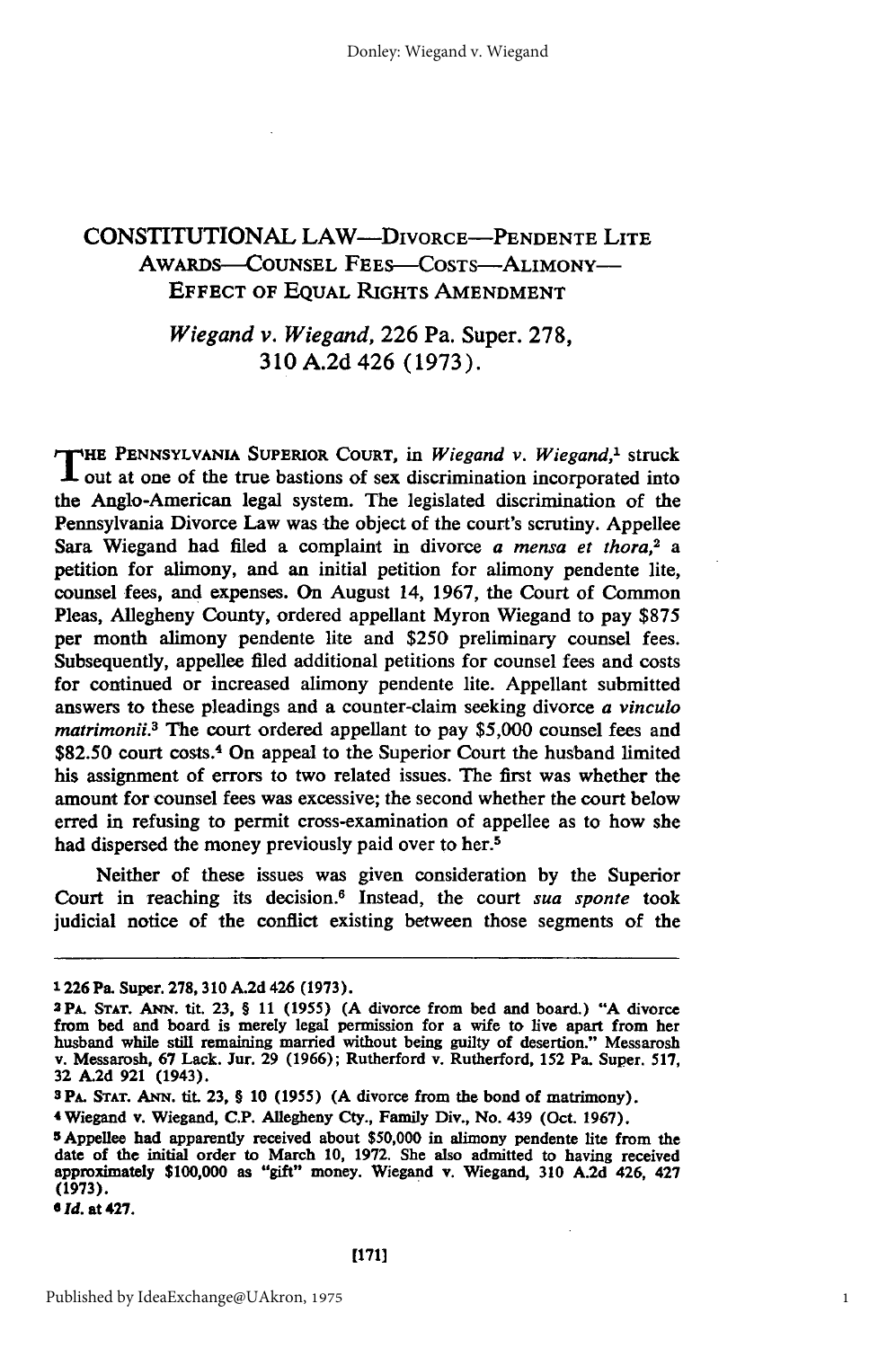#### **AKRON LAW REVIEW**

172

**[Vol 8:1**

Pennsylvania Divorce Law, upon which the wife's action was initiated,<sup>7</sup> and the recently enacted Equality of Rights Amendment (ERA) of the Pennsylvania Constitution.8 The court addressed itself specifically to the constitutionality of sections **11** and 46 of the Pennsylvania Divorce Law, which provide respectively that *wives,* but not husbands, may obtain divorces from bed and board, and that *wives* may be permitted reasonable alimony pendente lite, counsel fees, and costs in a divorce action. The Superior Court reasoned that since sections 11 and 46 grant rights exclusively to females, the rights of males in Pennsylvania are abridged by these provisions solely on the basis of sex.9 Narrowing the impact of its decision, the court concluded that legislation providing for divorce from bed and board, or for counsel fees and alimony pendente lite would be acceptable as long as such rights and remedies were made reciprocal.<sup>10</sup>

Although the majority concurred in the purpose espoused for the Divorce Law providing alimony pendente lite and counsel fees, *i.e.,* to enable the wife to maintain her action either as the complainant or defendant, $<sup>11</sup>$  it concluded that such a right could not be arbitrarily denied</sup> to the husband on the sole factor of his sex.<sup>12</sup> In reaching their conclusion, the majority relied primarily upon the rationale expressed by the dissent in the prior case of *Henderson v. Henderson.13* The minority in *Henderson* stated their position as follows:

Were such a reciprocal arrangement (as exists for support) established

**9** Wiegand v. Wiegand, **310 A.2d** 426, 428 **(1973).**

**<sup>7</sup>**These sections provide as follows: **PA. STAT. ANN.** tit. **23,** § 11 (1955):

Upon complaint and due proof thereof, it shall be lawful for a *wife* to obtain a divorce from bed and board whenever it shall be judged, in cases of divorce, that her husband has: (a) Maliciously abandoned his family; or

**PA. STAT. ANN.** tit. **23,** § 46 **(1955)** (in part): "In case of divorce from the bonds of matrimony or bed and board, the court may, upon petition, in proper cases allow a *wife* reasonable alimony pendente lite and reasonable counsel fees and expenses." (Emphasis added.)

**S PA. CONsT. art. I,** § **27,** which reads as follows: "Equality of rights under the law shall not be denied or abridged in the Commonwealth of Pennsylvania because of the **sex of** the **individual."**

*<sup>10</sup> Id. See* Commonwealth *ex rel.* Lukens v. Lukens, 224 Pa. Super. **227, 303 A.2d 522 (1973),** in which the court sustained the constitutionality of the Pennsylvania support laws since there existed a reciprocal arrangement for support.

*U See* Hendel v. Hendel, **109 P.L.J. 199 (1962);** Wargo v. Wargo, 184 **Pa.** Super. **587, 136 A.2d 163 (1957);** Albrecht v. Albrecht, **175** Pa. Super. **650, 107 A.2d 209, 210** (1954).

**<sup>12</sup>**Wiegand v. Wiegand, 310 A.2d 426, 429 (1973); *see also* Corso v. Corso, 59 Pa. D. **&** C. 2d 546, 120 P.L.J. 183 (1972); Kehl v. Kehl, 57 Pa. D. **&** C. 2d 164, 120 P.L.J. 296 (1972); Rogan v. Rogan, 63 Luz. L. Reg. **123** (C.P. 1973). *Contra,* Henderson v. Henderson, 224 Pa. Super. 182, 303 A.2d 843 (1973) (per curiam); Murphy v. Murphy, 224 Pa. Super. 460, 303 A.2d 838 (1973) (per curiam); Cooper v. Cooper, 224 Pa. Super. 344, 307 A.2d 310 (1973) (per curiam); DeRosa v. DeRosa, 60 Pa. D. **&** C. 2d 71 (1972); Frank v. Frank, 14 Lebanon 215 (C.P. 1973). **<sup>13</sup>**224 Pa. Super. 182, 303 A.2d 843 (1973).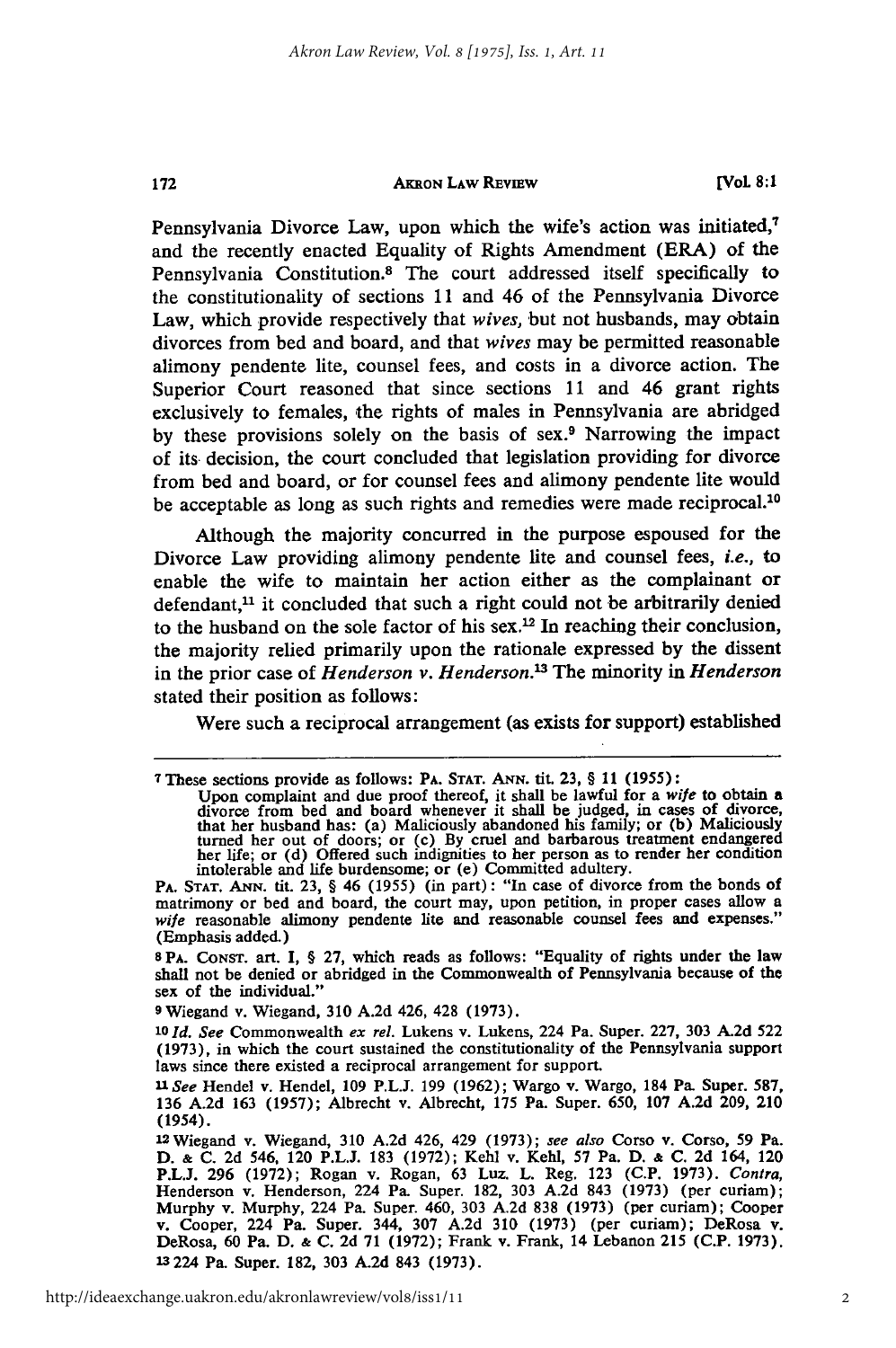#### **Fall, 1974]**

#### **RECENT CASES**

**by** section 46, allocating the responsibility to advance pendente lite costs on the basis of need and ability, the Act would pass constitutional muster.... It is precisely the unilateral benefit to women, but not men, which violates the Equal Rights Amendment.<sup>14</sup>

It is worthwhile to note at this juncture that section 47 of the Pennsylvania Divorce Law additionally permits the award of permanent alimony exclusively to the wife in a divorce from bed and board.15 The Pennsylvania Divorce Laws make no comparable provision for the husband.

The rationale attached to granting the unilateral award of permanent alimony in the case of a bed and board divorce (partial divorce), but not for an absolute divorce, is significant. It is purported that the basis for the distinction is that the husband's obligation to provide support for his wife has not been terminated, since the bond of marriage remains intact in a divorce from bed and board.<sup>16</sup> Such a rationale appears to be precipitated from the established rule that the primary obligation to provide financial support to the family rests upon the husband.<sup>17</sup> The legislatures typically project this unilateral obligation into the area of divorce law.<sup>18</sup>

*In Davis v. Davis,19* for example, the Supreme Court of Alabama expressed the general rule that in the absence of a statutory provision there is no authority for awarding alimony against the wife in the husband's favor.<sup>20</sup> It seems certain that the adoption of an ERA would obviate such a legislative or judicial presumption, $21$  for as long as the principal obligation of support is laid upon the husband's shoulders, then the requirement of "equality of rights under the law" has not been met.<sup>22</sup>

<sup>19</sup> 279 Ala. 643, 189 So. 2d 158 (1958).<br><sup>20</sup> Id. at 644, 189 So. 2d at 160.

*<sup>14</sup> Id.* **303 A.2d** at **847.**

**<sup>15</sup>PA. STAT. ANN. tit. 23,** § 47 **(1955),** provides in part: "In cases of divorce from **bed** and board, the court may allow the wife such alimony as her husband's circumstances will admit of, but the same shall not exceed the third part of the annual profit or income of his estate, or of his occupation and labor...."

*<sup>1</sup> <sup>6</sup> See* Commissioner v. Rankin, **270 F.2d 160** (3rd Cir. **1959);** Appleton v. Appleton, **191** Pa. Super. **95, 155 A.2d** 394 **(1959).**

*<sup>1</sup> <sup>7</sup> See* L. KAsowrrz, **WOMEN AND THE LAw 69** (1st ed. **1969);** Younger, *Community Property, Women and the Law School* Curriculum, 48 N.Y.L.R. 211, 246 (1973).

**<sup>18</sup>**For a collection of case law regarding the husband's right of alimony, *see* Annot., 66 A.L.R. 2d 875 (1959); see also Davis v. Davis, 279 Ala. 643, 189 So. 2d 158 (1958); Kerr v. Kerr, 182 Cal. App. 2d 12, 5 Cal. Rptr. 630 (1960); Barnes v. McKendry, 260 Cal. App. 2d 671, 67 Cal. Rptr. 336 (1968).<br>19 279

*<sup>1</sup> See* Behles, *Equal Rights in Divorce and Separation,* **3** N.M. **REV.** 118, 125 (1973); **THE** CouNCIn. **OF STATE GOVERNMENTS, ALL** ARE **CREATED EQUAL** (Dec. **1972);** *See also* **C. TAYLOR AND S. HEszoo, IMPACT STUDY OF THE EQUAL RIGHTS AMENDMENT** (2nd printing **1973).** *<sup>22</sup> See* Comment, *The Support Law and the Equal Rights Amendment in Pennsylvania,*

**<sup>77</sup>** DicK. L. REv. 254, **276 (1973),** which suggests the use of the Uniform Marriage and Divorce Act as a guide in revising the Pa. Divorce Laws in order to satisfy the requirements of the ERA.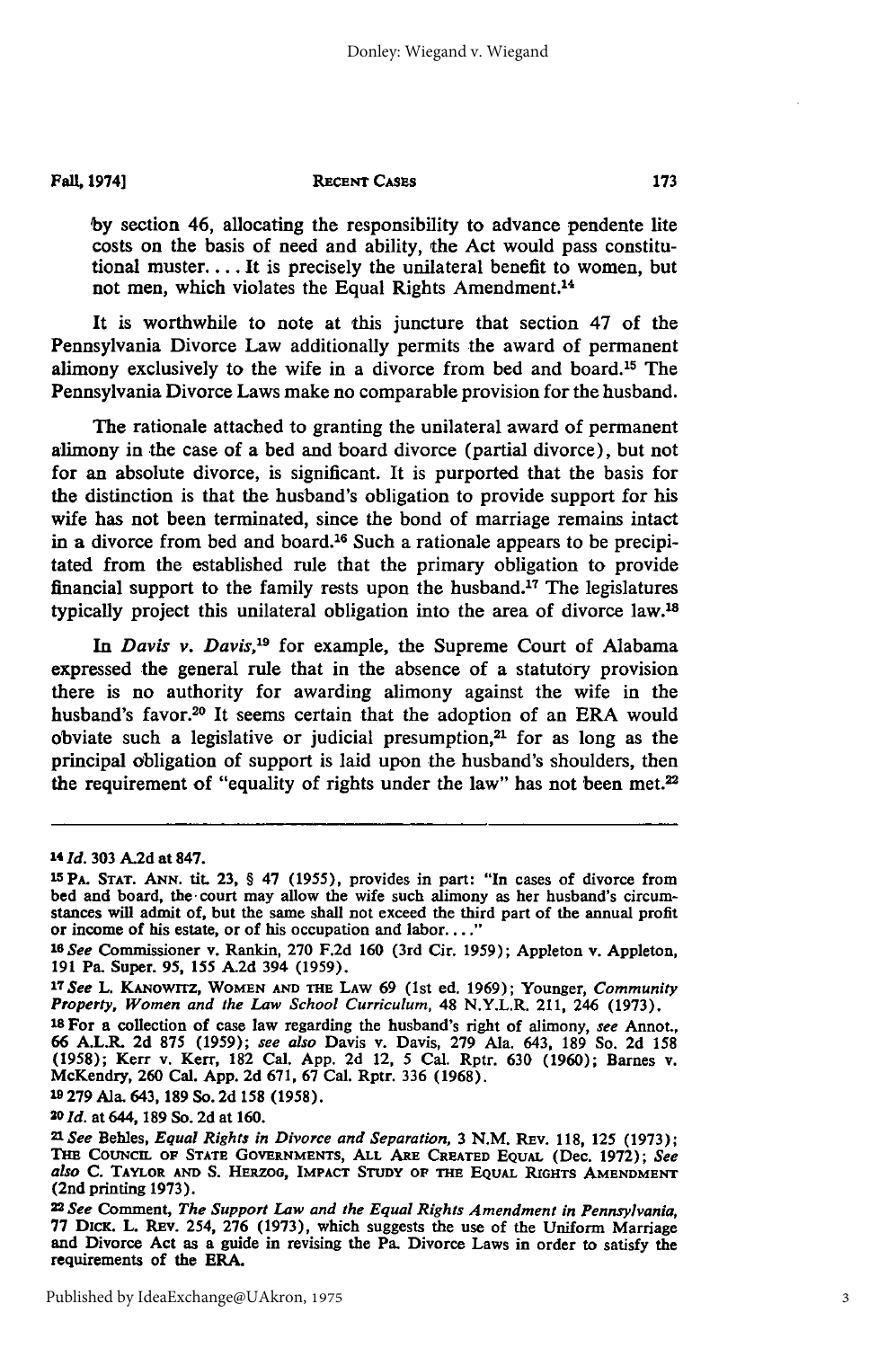#### **AXRON LAW REVIEW**

These antiquated and artificial assumptions by law<sup>23</sup> concerning the roles and duties "naturally" befitting to women and men are not peculiar to Pennsylvania. In reporting on their analysis of the New Mexico Divorce Law, Jeannie and Daniel Behles concluded:

Clearly an Equal Rights Amendment would require that our laws be changed to reflect the mutuality of obligation given lip service in section **57-2-1** [New Mexico Statutes] **by** making each spouse equally responsible for the support of the other, and **by** making each one liable for alimony in appropriate cases.<sup>24</sup>

Although the holding in the principal case was a first for a Pennsylvania Appellate Court, there existed support for this position in the opinions rendered **by** a number of county courts.25 In *Corso v. Corso,26* for example, the majority therein **ruled** unconstitutional **23** Pennsylvania Statutes section **11,** which limits the commencement of an action for bed and board divorce to a wife. This same court found unconstitutional **23** Pennsylvania Statutes section 46 in the case of *Kehl v. Kehl.<sup>27</sup>* The common factor in the above decisions was that the particular sections of the Pennsylvania Divorce Law at issue discriminated against the husband arbitrarily on the basis of sexual stereotypes<sup>28</sup> having no foundation in law.<sup>29</sup>

Excluding the recent flux of such cases in Pennsylvania, there exists

Pa. **D. & C. 2d** 164, 120 **P.L.J. 296 (1972);** Rogan v. Rogan, 63 Luz. L. Reg. **123** (Pa. **C.P. 1973).** (This issue has not yet been reached **by** the bench of the Pennsylvania Supreme Court.)

**28 59** Pa. **D. & C. 2d** 546,120 **P.L.J. 183 (1972).**

27 **57** Pa. **D. & C. 2d** 164, 120 **P.L.J. 296 (1972).**

**28** *See* **SENATE COMM. ON THE JUDICIARY, EQUAL RIGHTS FOR MEN AND WOMEN, S.** REP. No. **92-689, 92d** Cong., **2d** Sess. **(1972):** "This **will** mean [i.e. passage **of** the ERA] that State domestic relations laws will have to be based on individual circumstances and needs, and not on sexual stereotypes."

**29The** rationale for the *Corso and Kehl* decisions was partially developed from an article appearing in the **Yale** Law Journal: Brown, Emerson, Falk and Freedman, *The Equal Rights Amendment: A Constitutional* **Basis** *for Equal Rights for Women,* **80** YALE **LJ. 871, 889 (1971),** submitting in part: **"The** basic principle **of** the Equal Rights Amendment is that sex is not a permissible factor in determining the legal rights of women, or of men."

*<sup>2 3</sup> See* Pokrandt v. Pokrandt, **67** Schuylkill L. Rec. **82 (1971),** wherein the Court stated: **...** a child of tender years should be committed to the care and custody of its nother, by whom the needs of the child are ordinarily best served. One of the strongest presumptions in our law is that a mother has a prima facie right to her children over any other person [quoting from Logue v. Logue, 1 24 Behles, *supra* n. 21, at 125. *See* THE COUNCIL OF STATE GOVERNMENTS, ALL ARE

CREATED EQUAL (Dec. 1972), containing its analysis of the proposed ERA to the **U.S.** Constitution, in which it concluded: **"The** general rule or guiding principle enunciated **...** is that when the legislation restricts or limits the opportunities of **a** sex, it would be invalidated; when the legislation confers a benefit or privilege [to only one sex], such legislation would be extended to the opposite sex." <br>25 Corso v. Corso, 59 Pa. D. & C. 2d 546, 120 P.L.J. 183 (1972); Kehl v. Kehl, 57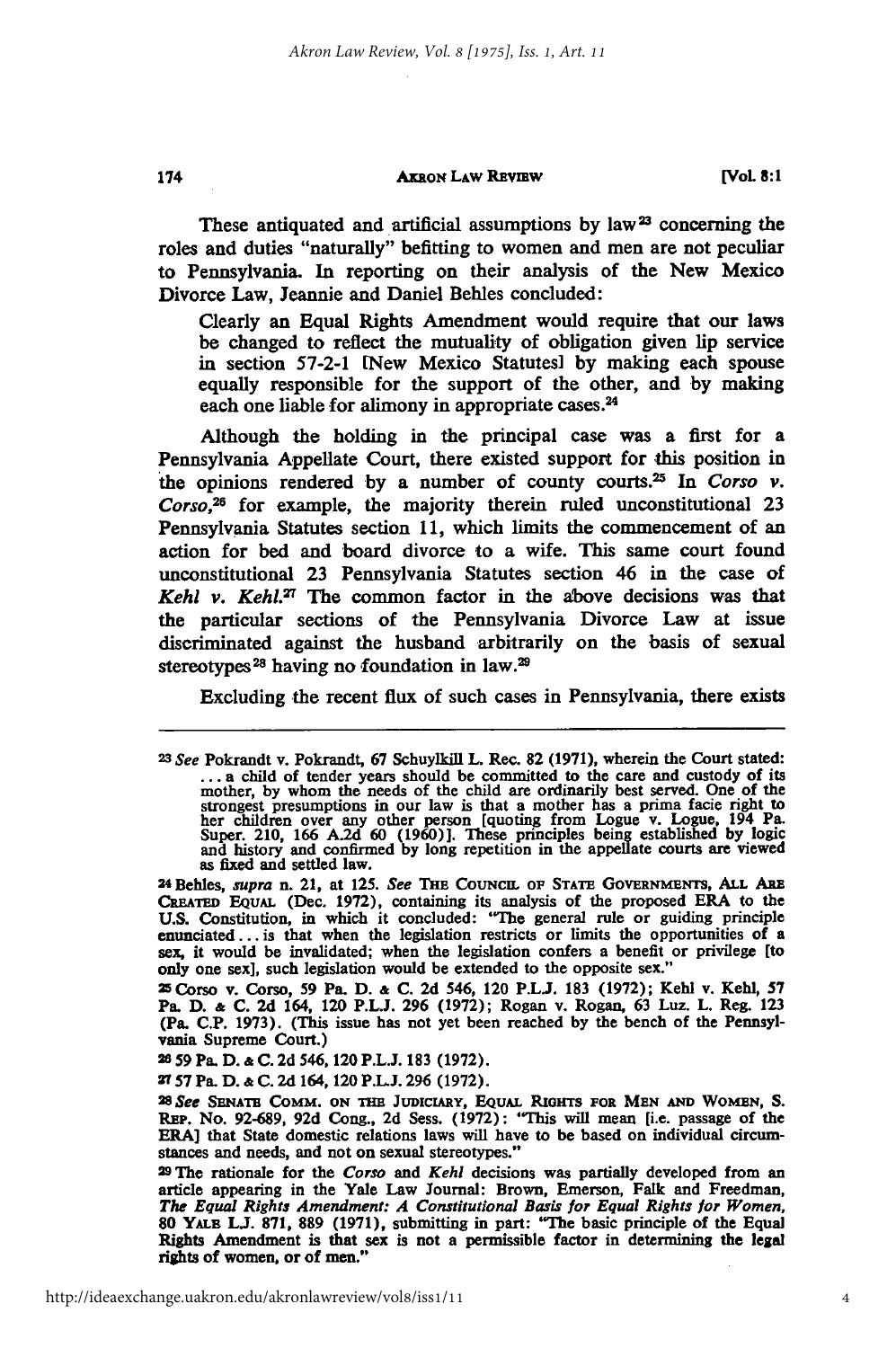#### **Fall, 1974] RECENT CASES**

a noticeable scarcity of judicial controversy on the validity of sex-based distinctions in divorce laws. That case law which has emerged has been supportive of the traditional, ingrained distinctions<sup>30</sup> made between men and women. An example is *Barrington v. Barrington*,<sup>31</sup> wherein the majority ruled permissible the admitted discrimination drafted into the Alabama Divorce Laws. The court explained that **by** giving the wife the right of divorce in certain circumstances, and at the same time withholding that right from the husband, the legislature was exercising a permissible discretion "operating upon the moral, social, economical and physical differences which distinguish the sexes and divide them into natural classes." $32$  The majority believed that these factors have always justified the various inequalities in legislative treatment, and therefore the statute in question did not violate the appellant's fourteenth amendment rights.

Further attempts within the Federal Court structure to bring sex discrimination into the purview of the equal protection clause of the fourteenth amendment have generally, as in *Barrington,* proved to be unsatisfactory.33 Unlike those of race, alienage, or national origin, classifications based on sex have failed to be designated **by** a consensus of the Supreme Court<sup>34</sup> as "suspect." Strict scrutiny standards under the fourteenth amendment have, therefore, not been applied to dissolve the strands of a "double standard" legal system which confronts women and men daily.

Although a number of federal cases **5** have declared laws granting benefits to one sex and not to the other unconstitutional, a serious problem arises in that the courts, including the United States Supreme Court, have performed inconsistently in their approach to controversies involving sexual discrimination. 36 In *Stanley v. Illinois,8"* the Supreme

**31206** Ala. **192, 89** So. **512 (1921).**

*3Id.* at 194, **89** So. at 514.

*<sup>36</sup>Compare* cases cited in note 33 *supra,* with those cited in note **35** *supra.* 3T405 **U.S.** 645 **(1972),**

*<sup>30</sup>See* Frontiero v. Richardson, 411 **U.S. 677,** 684 **(1973),** in which the Court stated: "There can **be** no doubt that our Nation has had a long and unfortunate history of sex discrimination. Traditionally, such discrimination was rationalized **by** an attitude of 'romantic paternalism' which, in practical effect, put women, not on a pedestal, but in a cage." For examples of "romantic paternalism," *see* Goesaert v. Cleary, 335 **U.S.** 464 (1948); Muller v. Oregon, **208 U.S.** 412 **(1908);** Bradwell v. Illinois, **83 U.S. 130** at 140-142 **(1972).**

**<sup>33</sup>For** a collection of Supreme Court cases concerning sex discrimination *see* Annot., **27** L. **ED. 2d 935 (1971);** *see also* Alexander v. Louisiana, 405 **U.S. 625 (1972);** Forbush v. Wallace, 341 F. Supp. **217** (M.D. Ala. **1971),** *affd,* 405 **U.S. 970 (1972).** 3 4 In Frontiero v. Richardson, 411 **U.S. 677 (1973),** four of the Justices (Brennan, Douglas, White and Marshall) opinioned that classifications based on sex are inherently suspect. However, the remaining members of the Court failed to concur in this position. *35See* Frontiero v. Richardson, 411 **U.S. 677 (1973);** Stanley v. Illinois, 405 **U.S.** <sup>645</sup> **(1972);** Reed v. Reed, 404 **U.S. 71 (1971);** *see also* United States *ex rel.* Robinson v. York, **281** F. Supp. **8 (D.** Conn. **1968);** Karczewski v. Baltimore **&** O.R.R., 274 F. Supp. 169 (N.D. Ill. 1967).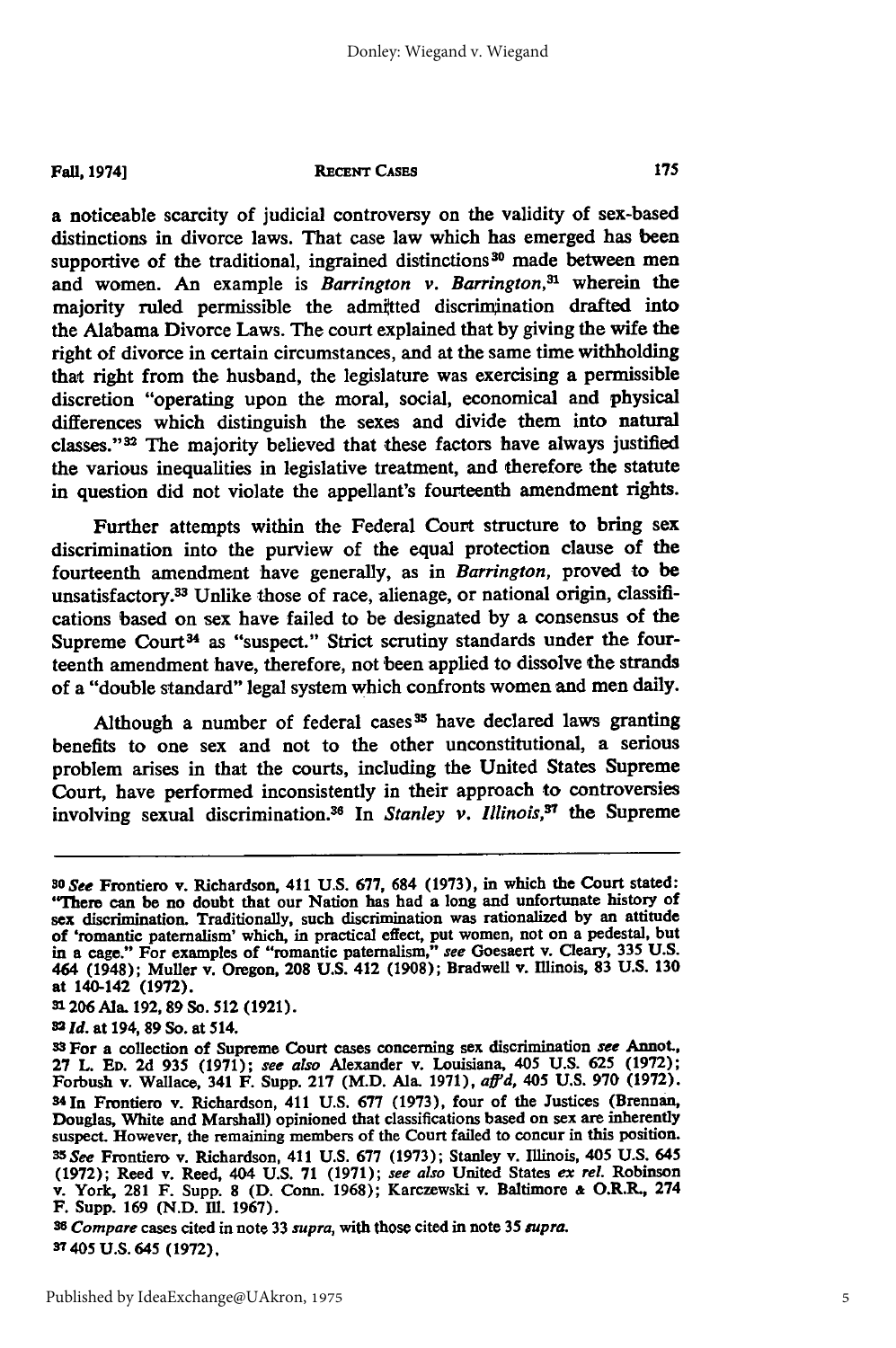#### AKRON **LAW REViEW**

**[Vol. 8:1**

Court found constitutionally repugnant an Illinois law which made the presumption that an unmarried father is unsuitable as a parent, thereby allowing removal of his children from his custody without a hearing. The Court stated:

... all Illinois parents are constitutionally entitled to a hearing on their fitness before their children are removed from their custody. It follows that denying such a hearing to Stanley, and those like him, while granting it to other Illinois parents is inescapably contrary to the Equal Protection Clause.<sup>38</sup>

Confronted with reversed sex discrimination circumstances from those in *Stanley,* the Supreme Court in *Frontiero v. Richardson3 9* declared violative of the due process clause of the fifth amendment the difference in treatment between servicewomen and servicemen under statutes governing the claiming of a spouse as a "dependent." Although the Court was able to reach a consensus on the judgment, it split when it reached the issue of whether or not sex was to be considered a "suspect classification." <sup>4</sup> 0

By way of contrast, the Supreme Court, in a memorandum decision, recently affirmed the ruling of a Federal District Court which upheld a state law that required women to assume their husbands' surname upon marriage.<sup>41</sup> The highest Court of the land has placed its stamp of approval upon this instance of legislated discrimination without so much as an opinion explaining its position, even though such a unilateral restriction clearly tends to impinge upon the fundamental personal rights of a married woman. Against this backdrop of inconsistency, it is little wonder that the call for a national ERA has become so vocal.

Even with the inception of the ERA in Pennsylvania, the Commonwealth Courts have in a few cases managed to avert what appears to be an explicit mandate for sexual equality under the law. The most comprehensive of these is *DeRosa v. DeRosa.4 2* Again the issue before the court was the constitutionality of 23 Pennsylvania Statutes section 46. The majority upheld the constitutionality of this section on the basis that the ERA alone does not nullify alimony pendente lite, counsel fees or costs. According to the court, the legislature enacted the ERA with full knowledge of the existing law relating to alimony pedente lite, but made no provision to repeal the existing law. The court therefore reasoned that such laws must be deemed valid.<sup>43</sup> This position is wholly

**38405 U.S.** 645, **658 (1972). It** should be noted that the Court did not label this as a sex discrimination case. **39** 411 **U.S. 677 (1973). <sup>40</sup>1d. at 687.** *See* **note** 34 *supra.* **<sup>41</sup> Forbush v.** Wallace, 405 **U.S. 970 (1972),** *aff'g mem.,* **341 F. Supp. 217** (M.D. Ala. **1971). 42 60** Pa. **D. & C. 2d 71 (1972).**

176

**<sup>43</sup>***Id.* **at 77, 78,**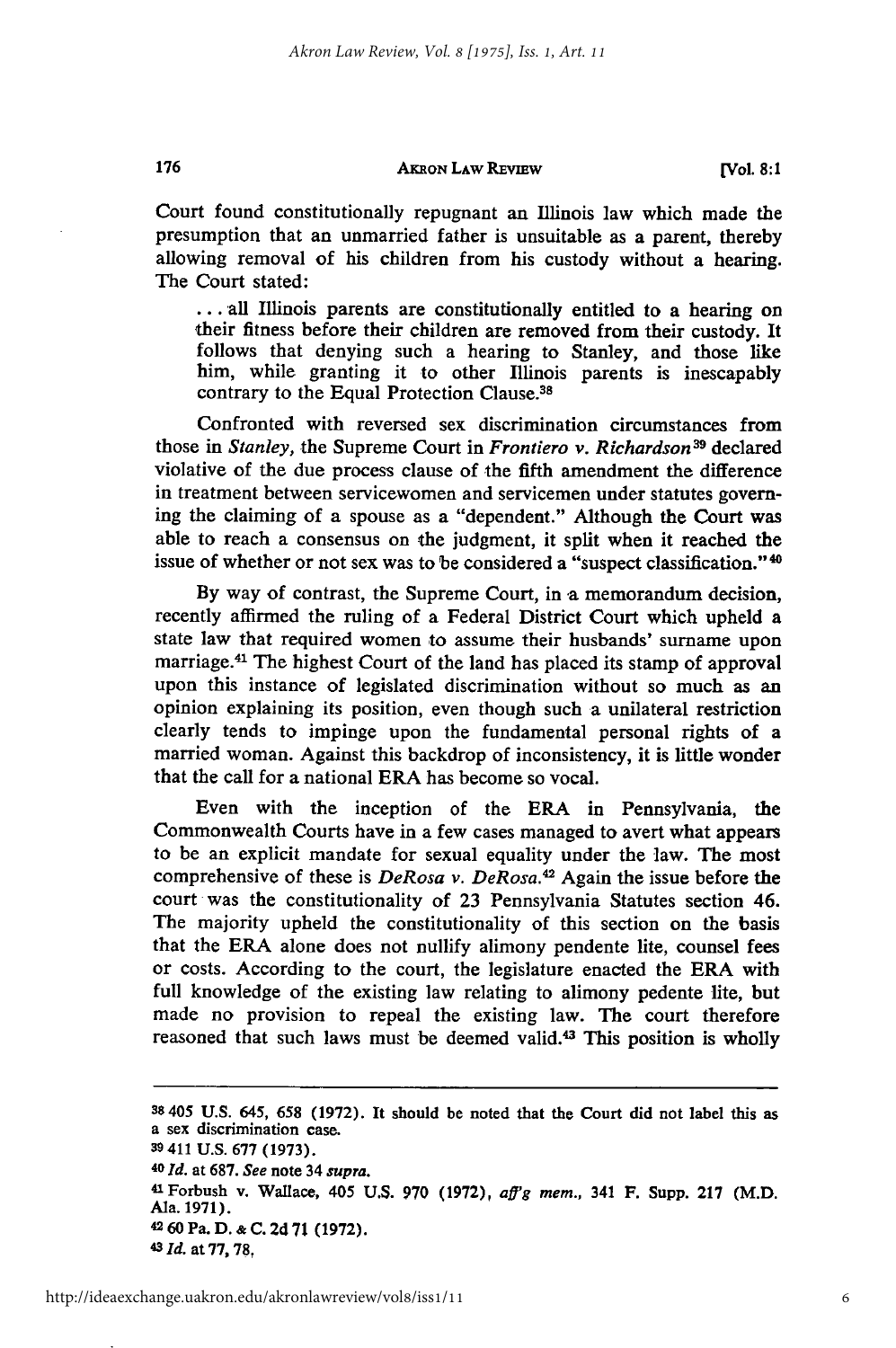**Fall, 19741**

#### **RECENT CASES**

unacceptable since under such a rationale the court would be denied its power of judicial review.

In *Frank v. Frank,44* the court, though confronted with the issue **of** the constitutionality of 23 Pennsylvania Statutes section 11, did not decide the case on that basis. Rather, the court upheld the validity of 23 Pennsylvania Statutes section 11 on the theory that the husband waived his equal protection rights by reason of the contract of marriage.<sup>45</sup> It seems implausible that this reasoning could withstand strict scrutiny<sup>46</sup> by the higher courts. A "waiver" of one's rights under these circumstances could scarcely be considered voluntary and made intentionally with full knowledge of the consequences.<sup>47</sup>

With the exception of *DeRosa,* and perhaps *Frank,* the remaining cases<sup>48</sup> which have upheld the various sections of the Pennsylvania Divorce Laws have summarily rejected the issue of constitutionality without discussing the foundation of their position. In two of these cases, however, *Murphy v. Murphy 49 and Cooper v. Cooper,50* there existed strong dissents supportive of the dissent in *Henderson.*

The Superior Court of Pennsylvania has rendered yet another opinion construing the ERA, which would support the "mutuality of rights" criteria of the *Wiegand* decision. In *Hopkins v. Blanko,51* the Superior Court considered the issue of whether Pennsylvania's refusal to grant women the right to consortium 52 violated the Pennsylvania ERA.

**<sup>45</sup>***Id.* at 221, the court saying, in part:

**<sup>46</sup>**The following cases have dealt with the issue of sex as a "suspect classification" requiring strict scrutiny: Frontiero v. Richardson, 411 U.S. 677, 688 (1973); Reed<br>v. Reed, 404 U.S. 71, 75 (1971) (by implication); United States ex rel Robinson v.<br>York, 281 F. Supp. 8, 14 (D. Conn. 1968); Sail'er Inn v.

P.2d 529, 95 Cal. Rptr. 329 (1971).<br><sup>47</sup> See e.g. Moore v. Michigan, 355 U.S. 155 (1957), wherein the Supreme Court held that the waiver of right to counsel must be made "intelligently and understandingly" to be effective.

48Cooper v. Cooper, 224 Pa. Super. 344, **307 A.2d 310 (1973);** Henderson v. Henderson, 224 Pa. Super. **182, 303 A.2d** 843 **(1973);** Murphy v. Murphy, 224 Pa. Super. 460, **303 A.2d 838 (1973). (All** three of the preceding decisions were rendered *per* **curiam).**

49 224 Pa. Super. 460, **303 A.2d 838 (1973).**

**50224** Pa. Super. 344, **307 A.2d 310 (1973).**

51224 Pa. Super. **116, 302 A.2d 855 (1973).** <sup>52</sup> Pennsylvania courts prior to this decision had refused to extend the right to consortium to women. *See* Brown v. Glenside Lumber and Coal Co., 429 Pa. **601,** 240 **A.2d 822 (1968);** Neuberg v. Bobowicz, 401 Pa. 146, **162 A.2d 662 (1960).**

**<sup>44</sup>** 14 Lebanon **215** (Pa. **C.P. 1973).**

Whenever, by oath, you gain the privileges of matrimony, you also accept the legal obligations incident to it. As between spouses, an effective waiver of the Equal Rights Amendment is accomplished by agreement. In this way where sexual discrimination exists.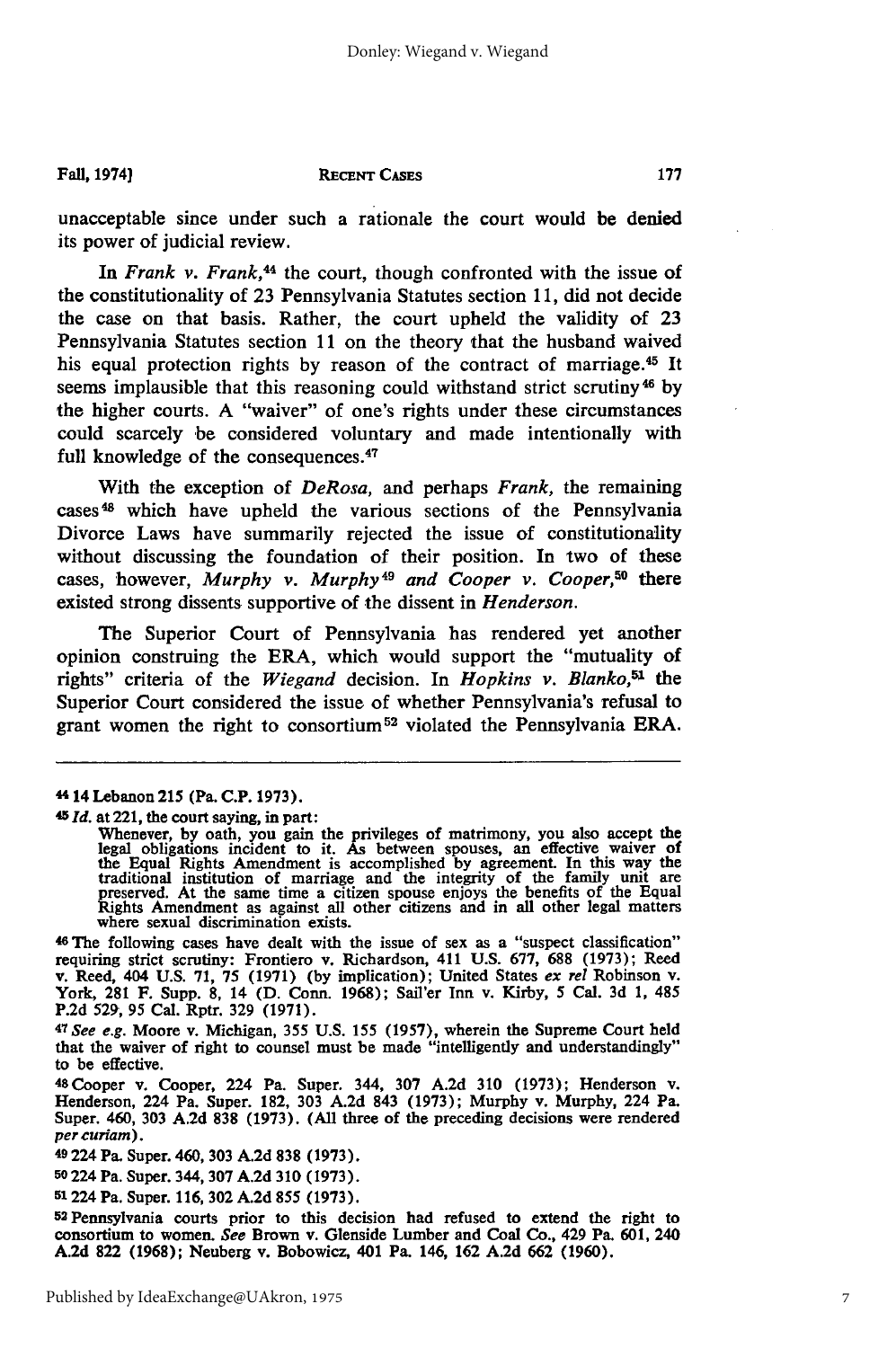#### **AKRON LAW REVIEW**

178

**[Vol 8:1**

The majority concluded that in order to achieve the constitutional requirement of equal treatment for women and men, it must either abolish the husband's right to consortium or extend this right to the wife.53 Accordingly, the court found that since consortium was a valuable right, it should not be extinguished but should be extended to the wife.<sup>54</sup>

An assimilation of the foregoing case law indicates that the more cogent constitutional reasoning rests with the rationale expounded **by** the *Wiegand* majority. The time is long overdue for extending "equal protection under law" to both sexes. In light of the Pennsylvania ERA, there exists no rational basis for sanctioning legislation which impinges upon fundamental personal rights on the sole basis of sex.

#### **CONCLUSION**

To date only 13<sup>55</sup> states have enacted an ERA into their respective state constitutions. Because of the recentness of their adoption, relatively little case law has come forth which would indicate to the practitioner the overall effect the ERA may have in his or her particular state.56 The primary implication of the *Wiegand* decision is not the effect it is bound to have on Pennsylvania Divorce Law, but the thrust it has given to the direction of the ERA in Pennsylvania.57 If the *Wiegand* majority is followed with any degree of consistency, it appears that Pennsylvania's ERA, unlike the fourteenth amendment, will provide a potent mechanism for extinguishing discrimination based on sex.

**<sup>53 302</sup> A.2d** at **857 (1973);** *accord,* Karczewski v. Baltimore **&** O.R.R., 274 F. Supp. **169 (1967).**

**<sup>54 302</sup> A.2d** at **858 (1973).** *See also* **THE COUNSEL OF STATE GOVERNMENTS,** *ALL* **ARE** CRATED **EQUAL** (Dec. **1972).**

**<sup>55</sup> ALASKA CoNsT.** art. **I,** § **3; COLO. CoNsT. art. II,** § **29; HAWAII CONST. art. I,** § 4; **ILL. CoNsT. art. I,** § **18;** MD. **CONST. art. 46; MONT. CONST. art. II,** § 4; **N.M. CONsT. art. II,** § **18; PA. CONsT. art. I,** § **27; TEx. CONSr. art.** I, § **3a; UTAH CONST. art.** IV, § **1; VA. CoNsT. art. I,** § **11; WASH. CONST. art. XXXI,** § **1; WYo. CONST. art. VI,** § 1.

**SThose cases rendered pursuant to a question of constitutionality under an adopted Equal Rights Amendment, include in part: People v. Green,** 514 **P.2d 769** (Cal. **Super** Ct. **1973);** Maryland **Bd. of Barber Examiners v.** Kuhn, **370 Md.** 496, **312 A.2d 216 (1973);** Slavis v. Slavis, 12 **Ill. App. 3d** 467, **299 N.E.2d** 413 **(1973);** People v. Ellis, **10** I1. **App. 3d 216, 293 N.E.2d 189 (1973);** Scanlon v. Crim, **500 S.W.2d** 554 (Tex. Ct. Civ. **App. 1973);** *and* Minner v. Minner, **19 Md. App.** 154, **310 A.2d 208 (1973),** in which the court, confronted with the identical issue that faced *the Wiegand* Court, avoided the constitutional question **by** determining that the appellant lacked standing.

**<sup>57</sup> For** predictions on the effect upon the legal relationships of women and men as a result of an ERA, *see generally* Behles, supra n. 21; Brown, *et. al., supra* n. **29; Dorsen and Ross,** *The Necessity of a Constitutional Amendment***, <b>6 HARV. CIV.**<br>RIGHTS-CIV. Lm. L. REV. 216 (1971); Kurland, *The Equal Rights Amendment*: *Some Problems of Construction,* 6 **HAnv. Civ. RGHTs--CIv.** Lm. L. REV. 243 **(1971).**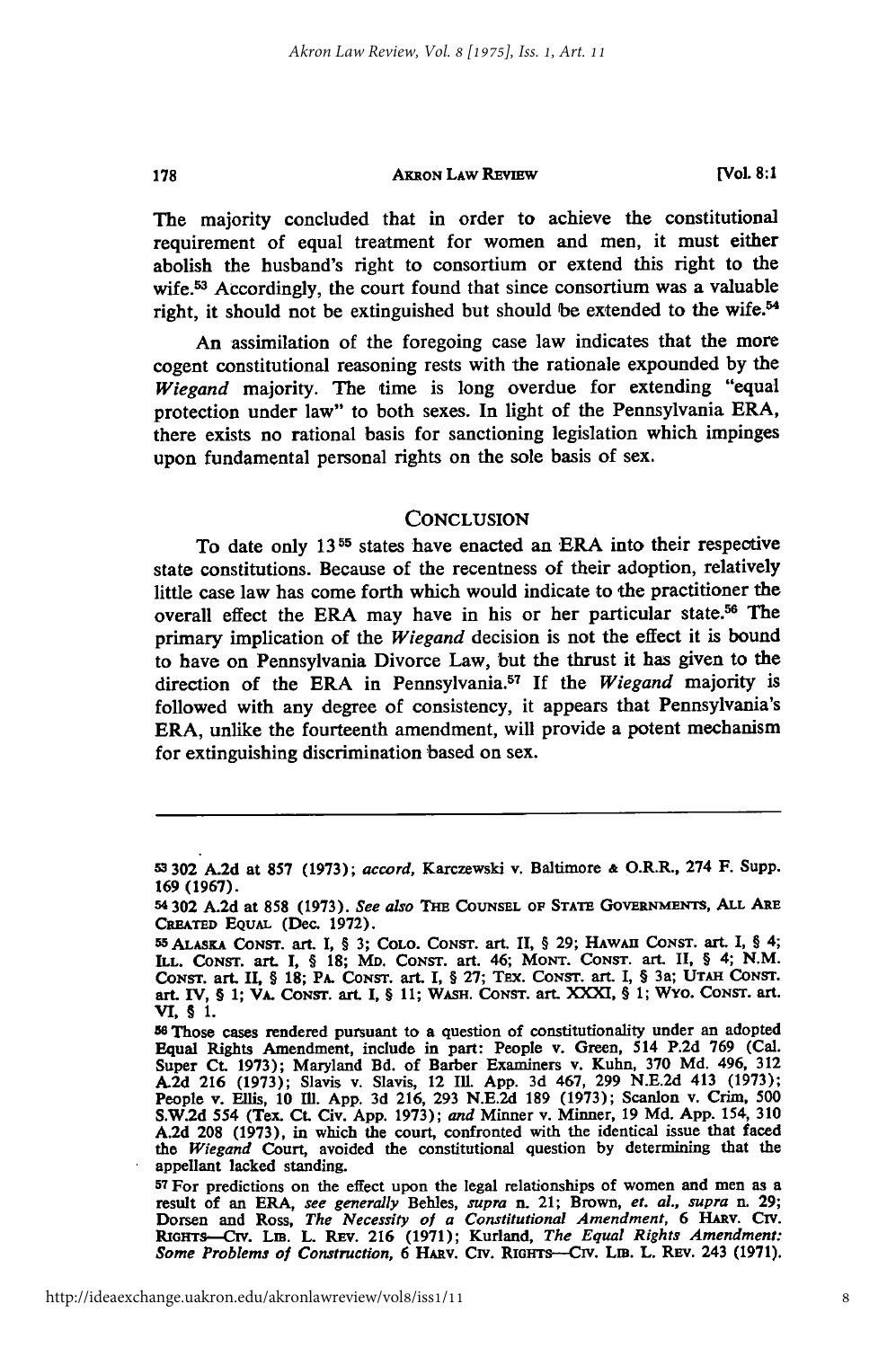Fall, 1974]

#### **RECENT CASES**

The ERA to the United States Constitution<sup>58</sup> has not yet been ratified **by** the required number of state legislatures to permit its adoption.<sup>59</sup> However, the *Wiegand* decision indicates that once adopted, the Federal ERA will accelerate the long overdue changes necessary to eliminate the areas of existing sexual discrimination affecting female and male alike. Simply put, the ERA, once enacted, will force the federal courts to accomplish what was required, but neglected, under the fourteenth amendment.

#### **JOSEPH** M. **DONLEY**

**<sup>58</sup>**The proposed ERA to the United States Constitution reads as follows: "Section **1.** Equality of rights under law shall not be denied or abridged **by** the United States or any state on account of sex. Section 2. The Congress shall have the power to enforce, **by** appropriate legislation, the provisions of this article." **H.RJ.** REs. **208, 92d** Cong., **1st** Sess. **(1971); S.J.** REs. **8, 92d** Cong., **1st** Sess. **(1972).**

**<sup>59</sup>**To become part of the Constitution, the ERA must be ratified **by 38** states within seven years after congressional approval. To date, **33** states have ratified it. (On Mar. **15, 1973,** the Nebraska Legislature voted to rescind its ratification of the ERA. However, the legality of a recission of a constitutional amendment remains in question.)